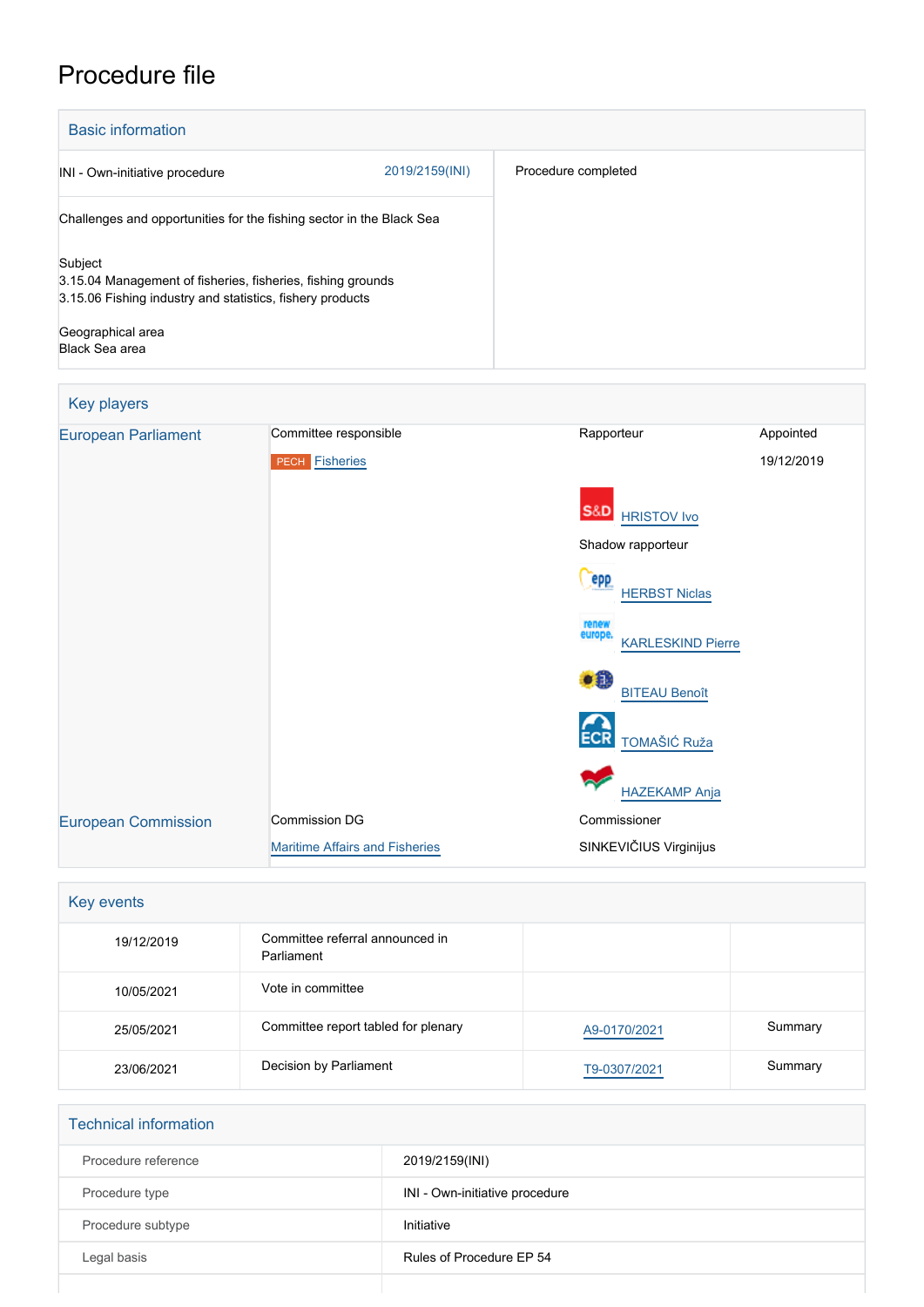| Other legal basis          | Rules of Procedure EP 159 |
|----------------------------|---------------------------|
| Stage reached in procedure | Procedure completed       |
| Committee dossier          | PECH/9/01967              |

Documentation gateway

| DUCUMENTATION GALEWAY                               |              |            |    |         |
|-----------------------------------------------------|--------------|------------|----|---------|
| Committee draft report                              | PE680.737    | 27/01/2021 | EP |         |
| Amendments tabled in committee                      | PE689.835    | 30/03/2021 | EP |         |
| Committee report tabled for plenary, single reading | A9-0170/2021 | 25/05/2021 | EP | Summary |
| Text adopted by Parliament, single reading          | T9-0307/2021 | 23/06/2021 | EP | Summary |
| Commission response to text adopted in plenary      | SP(2021)581  | 29/09/2021 | ЕC |         |

# Challenges and opportunities for the fishing sector in the Black Sea

The Committee on Fisheries adopted an own-initiative report by Ivo HRISTOV (S&D, BG) on the challenges and opportunities for the fishing sector in the Black Sea.

# Geographical situation and jurisdiction

The Black Sea is a semi-enclosed sea which is only connected to an ocean by the Mediterranean via the Marmara and the Aegean Seas and is bordered by six countries (Bulgaria, Romania, Turkey, Georgia, Ukraine, Russia), of which only two are Member States (Bulgaria and Romania). With the accession of Bulgaria and Romania to the Union on 1 January 2007, EU legislation and the common fisheries policy (CFP) became applicable to the territorial waters of those two countries. The exclusive economic zones of Bulgaria and Romania represent just 15% of Black Sea waters. This means that the part of the Black Sea falling within the jurisdiction of the EU is closely linked to waters that lie outside the Union. In this context and to efficiently manage fisheries resources, it is essential to conduct a constructive and active dialogue with all the other Black Sea countries (Turkey, Russia, Ukraine and Georgia) and with Moldova which, though not directly bordering on the Black Sea, lies within its catchment area and thus also influences its ecological balance and development.

# Overall challenges for the fishing sector

These may be associated with natural factors or human activity, such as pollution (affecting the Black Sea directly, or indirectly via the rivers which flow into it); over-exploitation of resources; introduction of invasive alien species; the lack of a comprehensive approach to raise the profile and increase the profitability of the sector; a lack of workers in the sector; a lack of resources (financial, material and/or human) to collect data on the stocks of fish and non-fish species in the Black Sea basin.

# Status of stocks of Black Sea species of major economic importance

Members underlined the high strategic and geopolitical stakes in the Black Sea basin due, among other things, to the very specific environmental conditions, which demand special attention, a tailored approach, ambitious environmental standards and collective actions aimed at achieving a sustainable blue economy and growth.

Members are concerned that after decades of increasing human pressure on the Black Sea marine and Danube River ecosystems and fisheries resources, the latest data suggest that only one stock (sprat) is considered to be sustainably exploited and that other fish stocks are overfished, to the extent that some of them are close to depletion. There have been some positive trends in the past years for some stocks, for example turbot, for which the total allowable catch quota has been increased for 2020-2022, but that there is no significant improvement on a general level for the Black Sea yet.

It is stressed that cooperation on an equal footing in the field of fisheries management is needed in the Black Sea region because of the shared stocks and global challenges, which go beyond national borders.

Members stressed that the lack of sufficient information on fishing activity, catch quantity, catch composition and its impact on the current state of the fish stocks is a critical issue for the Black Sea region. They underlined, therefore, the need for sufficient funding for scientific bodies researching stocks of fish species in the Black Sea, including migratory species such as sturgeon and Black Sea shads, endangered cetaceans and non-fish species (veined rapa whelks, mussels, etc.), as well as linked parameters for the marine ecosystem.

While stressing the importance of introducing a zero-tolerance policy towards IUU fishing in the Black Sea, Members urged all littoral states to make and combine efforts to end IUU fishing in their waters and to promote sustainable fishing, which, among other things, includes combating overfishing and/or eliminating by-catch of endangered species, such as sturgeon, shads and others.

# Trade aspects

Recognising that Black Sea fisheries make a significant contribution to regional and local economies by generating direct revenue and income, driving wider spending and providing crucial jobs either independently or via cooperation with other sectors such as tourism and transport, the report called for cooperation to be strengthened among all sectors that use the marine environment in order to achieve better results and a better balance between the interests of the environment, industry and small-scale fishers.

The fishing fleet of the Black Sea comprises mostly small-scale fishing vessels, which underlines the need for more tailor-made approaches to and policies on this segment of the fishing sector.

# A targeted policy for the sector

Member States in the region are urged to consider supporting the sector through its inclusion in their national programmes for 2021-2027 or other national instruments and allocations for campaigns dedicated to the benefits of fish consumption and the importance of sustainable fishing, to support the sector by creating local food chains to facilitate easier access to the market, especially for small-scale fishers, and to develop, improve or facilitate the building of fishery infrastructure (e.g. fish markets or fish auction houses etc.) where applicable. There is also a need to invest more in the implementation, monitoring and enforcement of EU environmental and fisheries legislation.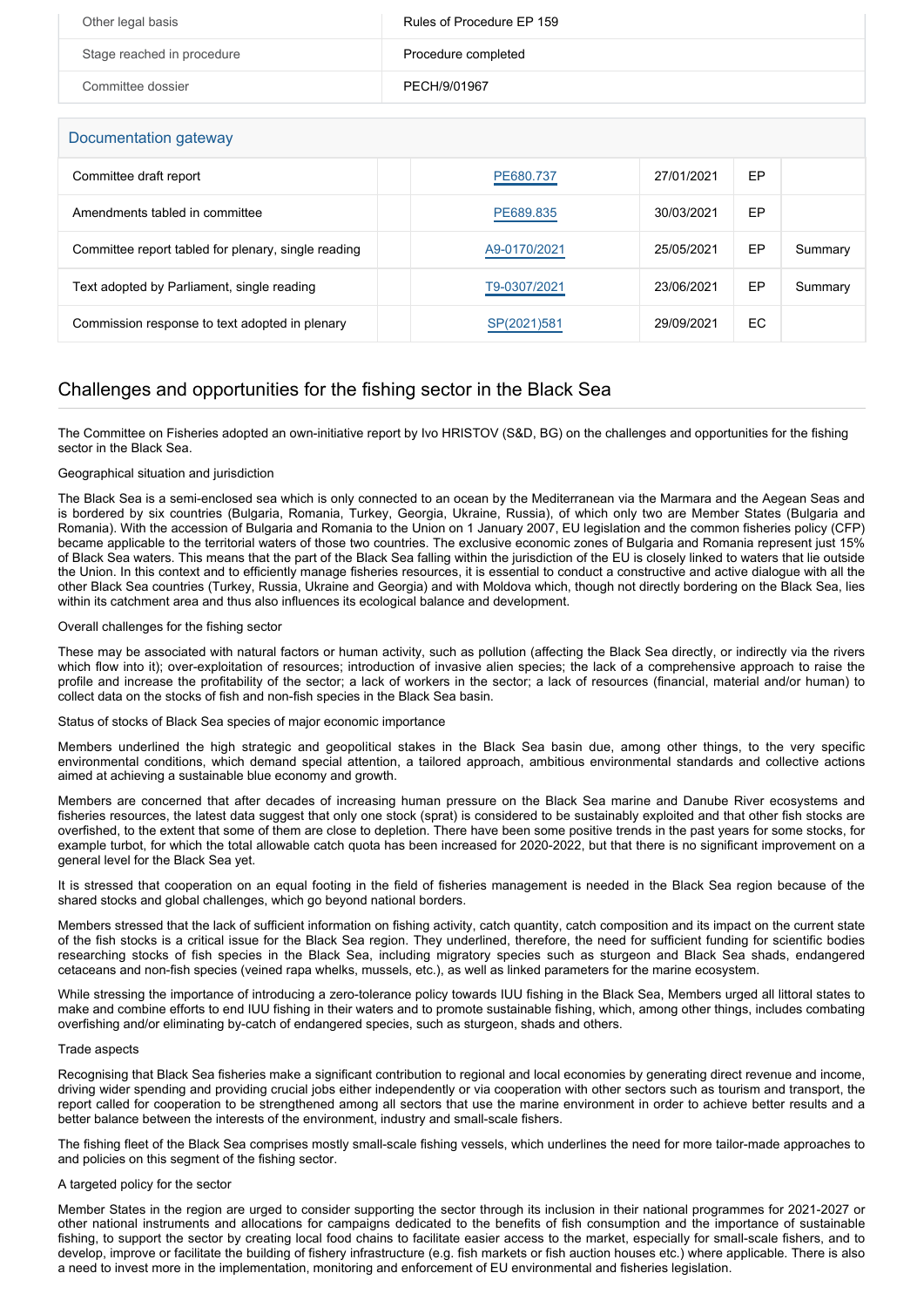#### Environment, biodiversity and climate change

Targeted measures and adequate resources are called for to reduce pollution and by-catch of vulnerable elasmobranchs (such as the piked dogfish) and marine mammals, and for a rapid stepping-up of efforts to safeguard the environment and biodiversity throughout the basin through joint programmes and budgets, drawing in particular on the financial resources available under the European Maritime Fisheries and Aquaculture Fund. The report called for extensive research on and estimates of plastic pollution and the effects of plastics and other pollutants on living organisms in the Black Sea.

Members also called for the swift setting up of monitoring networks and programmes capable of systematically measuring the state of the environment of the Black Sea, as required by the Bucharest Convention.

Lastly, the report called on the Commission to:

- explore whether a multi-annual management plan similar to those in place in other sea basins could be introduced for the Black Sea;

- assess the state of play with regard to the implementation of the common fisheries policy in the Black Sea, paying particular attention to how coastal Member States used the 2014-2020 European Maritime and Fisheries Fund to ensure that stocks were managed sustainably and that biodiversity was improved.

# Challenges and opportunities for the fishing sector in the Black Sea

The European Parliament adopted by 598 votes to 3, with 12 abstentions, a resolution on the challenges and opportunities for the fishing sector in the Black Sea.

# Geographical situation and jurisdiction

The Black Sea is a semi-enclosed sea which is bordered by six countries (Bulgaria, Romania, Turkey, Georgia, Ukraine, Russia), of which only two are Member States (Bulgaria and Romania). With the accession of Bulgaria and Romania to the EU on 1 January 2007, EU legislation and the common fisheries policy (CFP) became applicable to the territorial waters of those two countries. The exclusive economic zones of Bulgaria and Romania represent just 15% of Black Sea waters. This means that the part of the Black Sea falling within the jurisdiction of the EU is closely linked to waters that lie outside the Union. In this context and to efficiently manage fisheries resources, it is essential to conduct a constructive and active dialogue with all the other Black Sea countries (Turkey, Russia, Ukraine and Georgia) and with Moldova which, though not directly bordering on the Black Sea, lies within its catchment area and thus also influences its ecological balance and development.

# Overall challenges for the fishing sector

The resolution stressed that it is important to note, when it comes to assessing the challenges facing the Black Sea fishing sector, that the Black Sea is semi-enclosed and only indirectly connected to the ocean through the Mediterranean Sea (via the Sea of Marmara and the Aegean Sea). There is therefore little interchange of water and matter. This situation poses a danger, inter alia to the environment, and also affects marine organisms, including species of importance to the fishing sector. The waste, and in particular plastic waste but also chemicals, that is directly discharged into the sea or reaches it via watercourses, tends to remain there.

The challenges and opportunities of the Black Sea fishing sector may be associated with natural factors or human activity, such as pollution (affecting the Black Sea directly, or indirectly via the rivers which flow into it); over-exploitation of resources; introduction of invasive alien species; the lack of a comprehensive approach to raise the profile and increase the profitability of the sector; a lack of workers in the sector; a lack of resources (financial, material and/or human) to collect data on the stocks of fish and non-fish species in the Black Sea basin.

# Status of stocks of Black Sea species of major economic importance

Members underlined the high strategic and geopolitical stakes in the Black Sea basin due, among other things, to the very specific environmental conditions, which demand special attention, a tailored approach, ambitious environmental standards and collective actions aimed at achieving a sustainable blue economy and growth.

Members are concerned that after decades of increasing human pressure on the Black Sea marine and Danube River ecosystems and fisheries resources, the latest data suggest that only one stock (sprat) is considered to be sustainably exploited and that other fish stocks are overfished, to the extent that some of them are close to depletion. There have been some positive trends in the past years for some stocks, for example turbot, for which the total allowable catch quota has been increased for 2020-2022, but that there is no significant improvement on a general level for the Black Sea yet.

Cooperation on an equal footing in the field of fisheries management is needed in the Black Sea region because of the shared stocks and global challenges, which go beyond national borders.

#### Information and funding

The resolution highlighted that the lack of sufficient information on fishing activity, catch quantity, catch composition and its impact on the current state of the fish stocks is a critical issue for the Black Sea region. It stressed, therefore, the need for sufficient funding for scientific bodies researching stocks of fish species in the Black Sea, including migratory species such as sturgeon and Black Sea shads, endangered cetaceans and non-fish species (veined rapa whelks, mussels, etc.), as well as linked parameters for the marine ecosystem.

# Environment, biodiversity and climate change

Parliament called for targeted measures and adequate resources to reduce pollution and by-catch of vulnerable elasmobranchs (such as the piked dogfish) and marine mammals, and for a rapid stepping-up of efforts to safeguard the environment and biodiversity throughout the basin through joint programmes and budgets, drawing in particular on the financial resources available under the European Maritime Fisheries and Aquaculture Fund. It also called for extensive research on and estimates of plastic pollution and the effects of plastics and other pollutants on living organisms in the Black Sea. The resolution called for the systematic measurement of nitrogen pollution in the Black Sea basin.

As well as calling for the swift setting up of monitoring networks and programmes capable of systematically measuring the state of the environment of the Black Sea, Parliament also called on the Black Sea littoral states to invest in scientific research and data collection on the effects of climate change on the Black Sea and Lower Danube ecosystems.

Parliament is very concerned by the real threat of extinction facing the remaining five sturgeon species in the Black Sea and Danube Delta